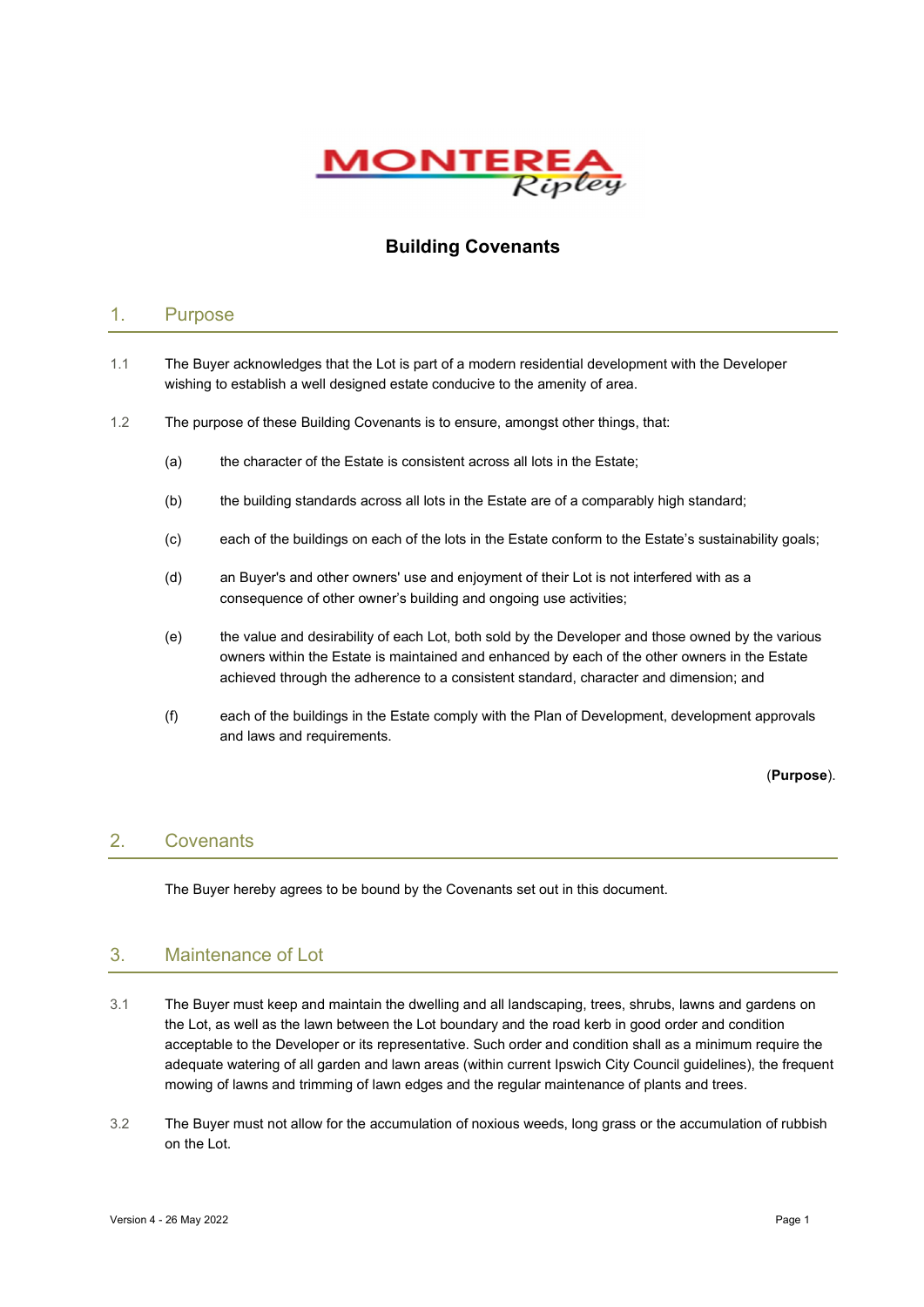# 4. Removal of soil and gravel

- 4.1 The Buyer must not remove or excavate any soil or gravel from the Lot except as may be necessary during the course of construction of the dwelling or for the purpose of landscaping the Lot.
- 4.2 The Buyer must obtain the approval from the Ipswich City Council prior to any excavation or placing fill on the Lot.

#### 5. Removal of trees

5.1 The Buyer shall not remove any trees from the Lot except those necessary for the construction of the dwelling and only with the prior consent of the Developer and approval from the Ipswich City Council.

# 6. Approval of plans

All plans and specifications for the erection of improvements and associated foundation work on the Lot are to receive the prior approval in writing from the Developer (which approval shall not be unreasonably withheld).

# 7. Construction materials

#### 7.1 External Wall Materials

- (a) A mix of materials or colours must be used to all walls facing a street or park frontage.
- (b) A minimum of 2 and a maximum of 4 variations of colour and/or materials (excluding windows, doors and garage doors) must be utilised.
- (c) The following wall materials are acceptable:
	- (i) painted render;
	- (ii) face brick (as a feature to the front façade to a minimum of 50% of total wall coverage excluding windows/openings);
	- (iii) painted or stained timber;
	- (iv) painted weatherboard (or similar profiled cladding).
- (d) Any section of wall utilising a 'Built to Boundary' option under the Plan of Development must be comprised of brick veneer.
- (e) Home designs comprised of predominately Hebel, weatherboard or similar cladding materials will not be accepted.
- (f) Double storey home designs must consist of brick veneer on the ground floor.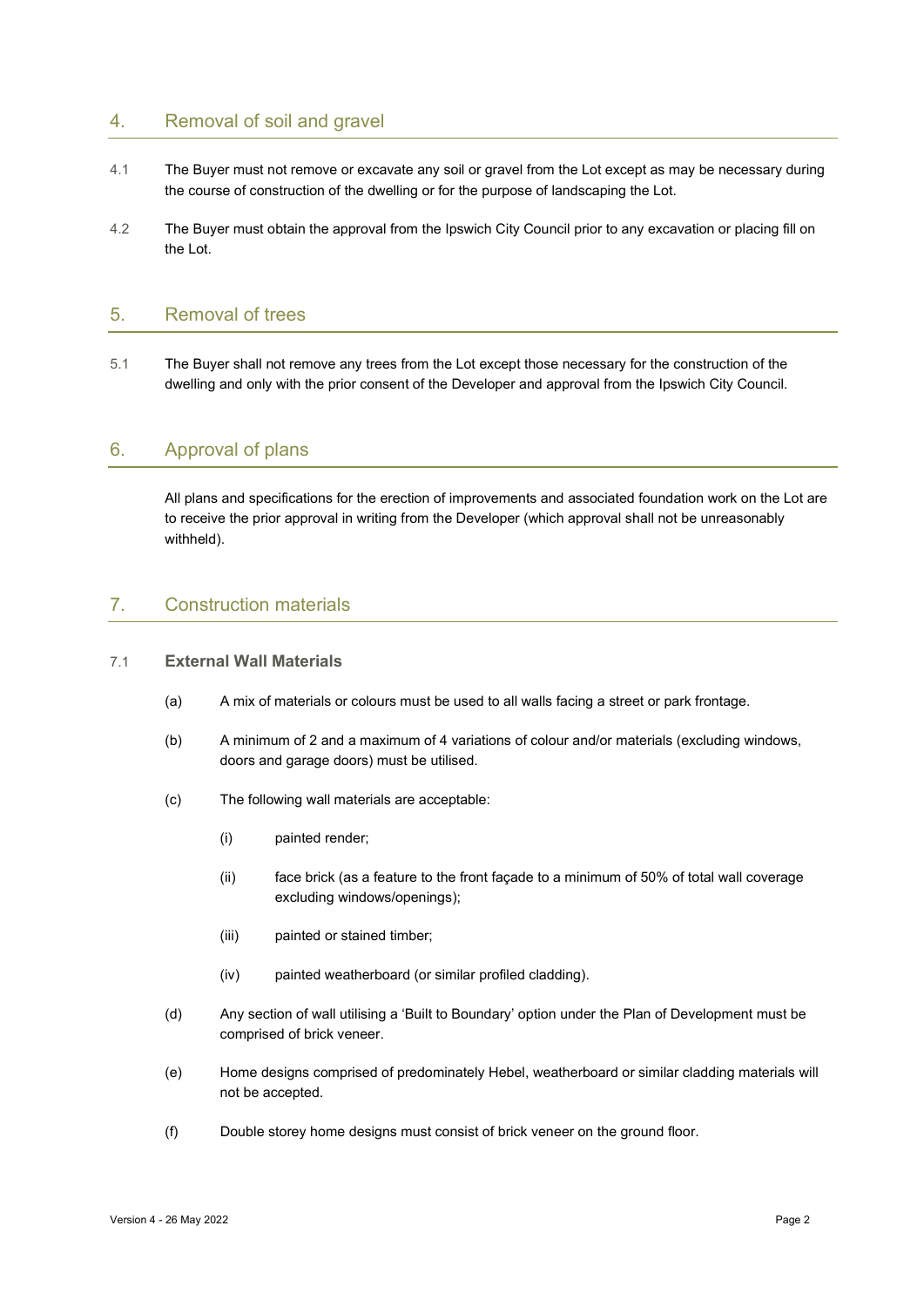#### 7.2 External Colours

- (a) Colour schemes must complement the design of your home and the natural setting of Monterea Ripley.
- (b) External colours must be primarily muted tones but limited and controlled feature/highlight colours may be approved.
- (c) An external colour scheme is to be submitted for approval.
- (d) The required colours for the roof are colours that:
	- (i) minimise the potential adverse effects on the external appearance of the dwelling;
	- (ii) do not unreasonably prevent or interfere with a person's use and enjoyment of the dwelling or another dwelling; and
	- (iii) are consistent with the Purpose for which these Building Covenants are designed.

If the Buyer considers a colour not approved above as a desirable colour for the roof of the dwelling, the Buyer must obtain the prior written consent of the Developer to the use of that colour by providing to the Developer written evidence that such colour complies with clauses 7.2(d)(i) and 7.2(d)(ii) and achieves a solar absorptance value for the upper surface of the roof of 0.55 or lower.

Notwithstanding the above, overly bright colours will not be permitted or consented to as they cause a lack of visual amenity to adjoining property owners and may interfere with a person's use and enjoyment of another dwelling, for example, by causing glare.

#### 7.3 Roofs

- (a) Pitched roofs and skillion roofs are acceptable.
- (b) Roofs should conform to the following:
	- (i) Pitched roofs at a minimum of 22 degrees (hip or gable);
	- (ii) Skillion roofs at a minimum of 5 degrees; and
	- (iii) where visble from the street or open space area/s, have a minimum eave of 450mm.
- (c) Acceptable roof materials include:
	- (i) metal corrugated roof sheeting with matte finish;
	- (ii) Colorbond®;
	- (iii) Non-reflective; or
	- (iv) Concrete roof tiles.

#### 7.4 Garages

(a) Any garage must be constructed and completed at the same time as the dwelling and compatible with the house design and must be built under the property roof line.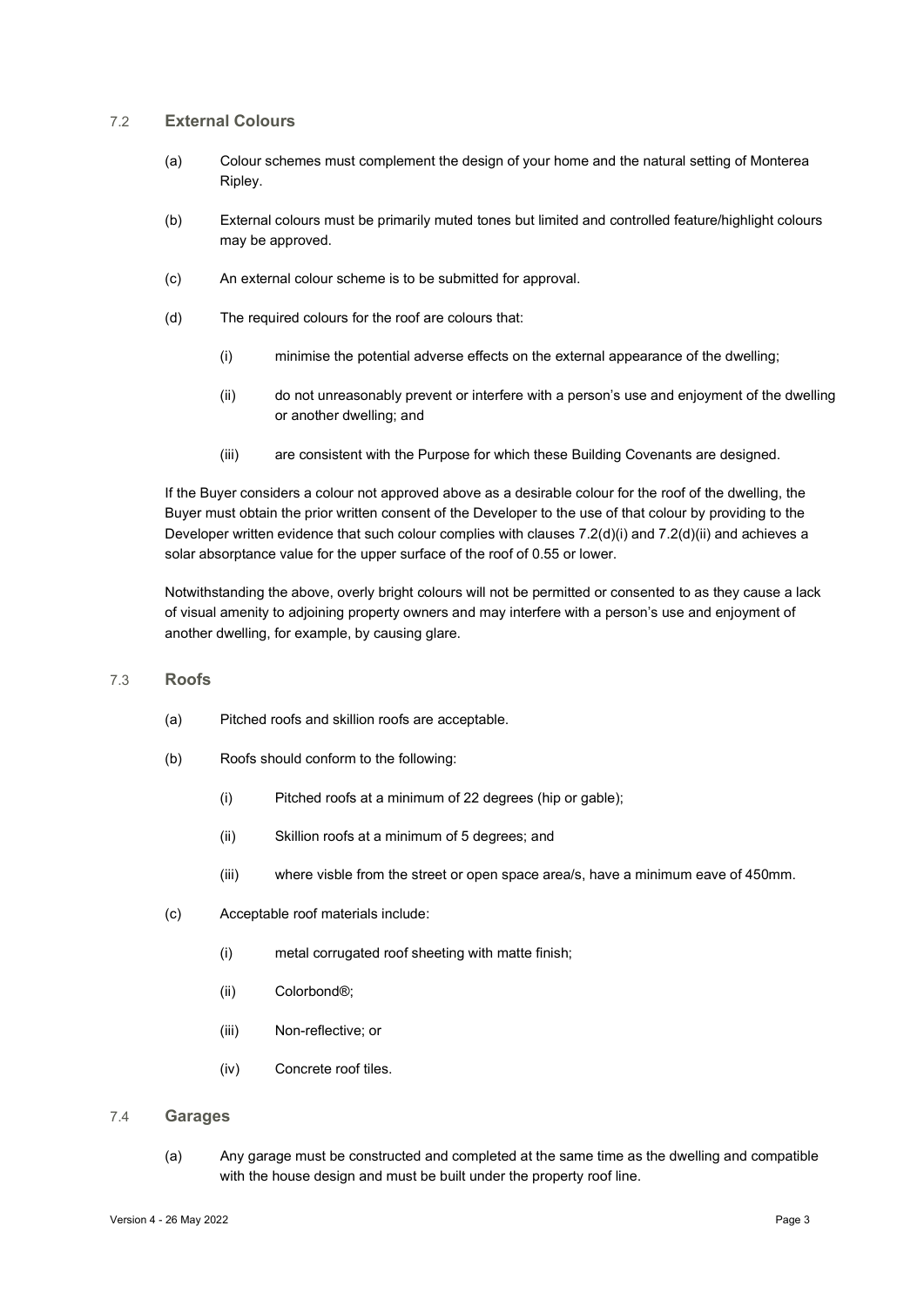- (b) Any detached garden shed must not be constructed without the prior written approval of the Developer, which approval shall not be unreasonably withheld provided that they are not constructed from plain galvanised material.
- (c) Carports and/or shade sails are not permitted.

#### 8. Setbacks and height

For setbacks and height requirements, refer to the Plan of Development.

# 9. Extensions

The Buyer must not erect any extension or out building without first lodging plans and specifications and receiving the approval of same from the Developer and Ipswich City Council.

#### 10. Structures

- 10.1 In respect of all single dwellings, the total building footprint should not exceed 70% of the total Lot size (see the Plan of Development). The building footprint includes porticos, garages and outdoor patios.
- 10.2 The Buyer shall not erect or place upon the Lot any caravan or temporary building without the prior written consent of the Developer and Ipswich City Council.
- 10.3 The Buyer shall not, without the prior written consent of the Developer, erect upon the Lot more than one dwelling. Dual occupancy dwellings are permitted to be built only with the prior approval from the Ipswich City Council and which shall be at the Developer's discretion.
- 10.4 The Buyer shall not, without the prior written consent of the Developer, erect upon the Lot a Co-Living Dwelling.
- 10.5 The Buyer must not, without the prior written consent of the Developer, permit to be used any dwelling for a purpose other than private residential accommodation.
- 10.6 The Buyer shall not place or erect upon the Lot any building previously erected on other land, or a caravan, mobile dwelling or non-permanent structure to be used as accommodation.
- 10.7 The Buyer shall use materials of new or good quality including base brick, plywood, weatherboard or cladding with an appropriate painted finish or other materials that the Developer may approve as appropriate for the development.
- 10.8 Air conditioning motors, bins, garden sheds, rainwater tanks, clotheslines, hot water and gas systems, satellite dishes and any applicable antennas shall be constructed away from public view, or installed at a discreet point so it will not be readily seen from the street.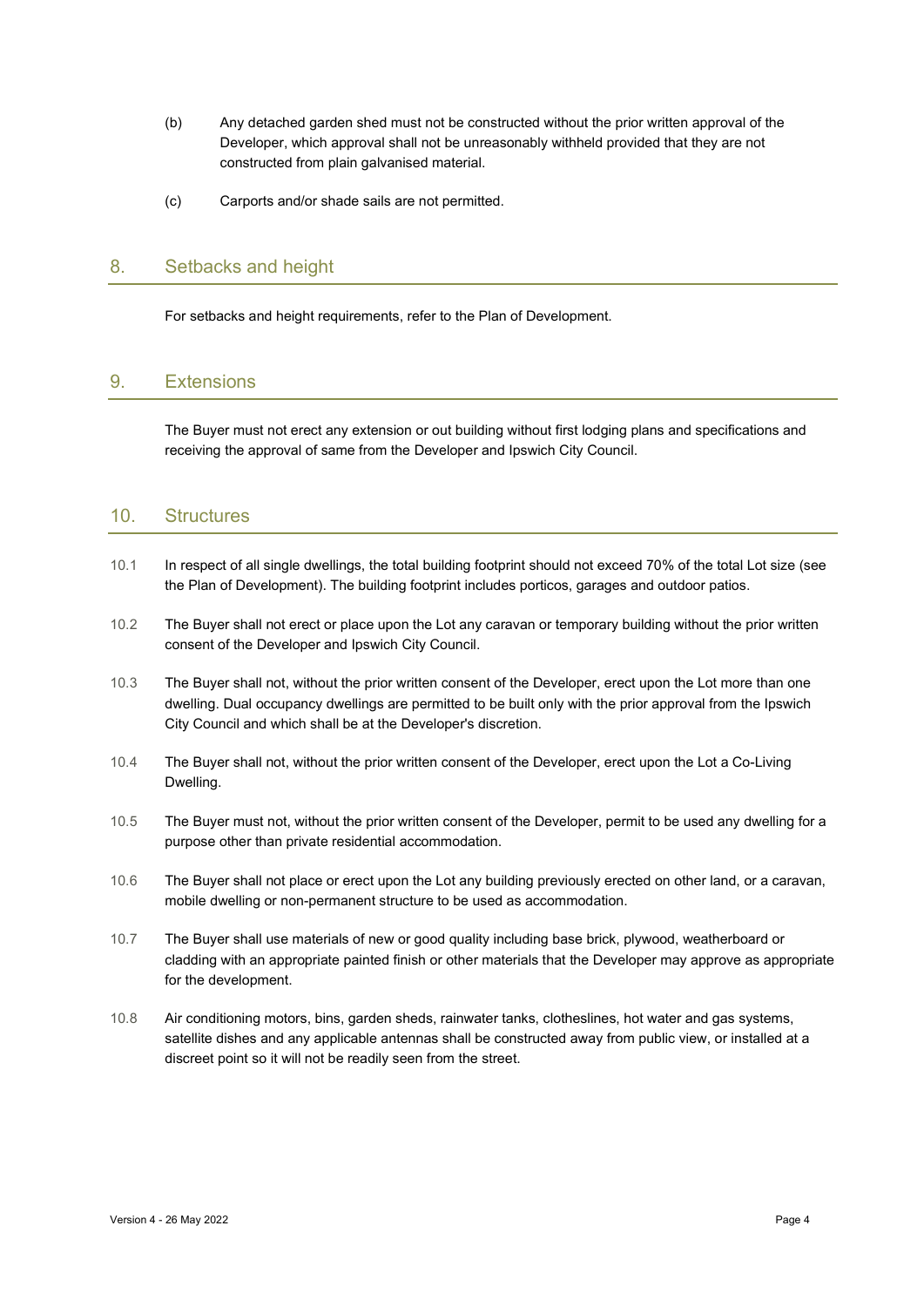#### 11. Driveways

- 11.1 All driveways are to be constructed of paved, exposed aggregate, stamped, stencilled, coloured concrete or compacted materials to provide a hard surface and are to be consistent with the general landscape of the area. Driveways shall not be constructed of compacted dirt. No 'tyre track' driveways (that is, where single driveway tracks are provided for each pair of tyres on each side of the vehicle) are permitted.
- 11.2 All driveway crossovers, pathways and kerbing installed by the Developer must be maintained in their original condition.
- 11.3 Any damage to crossovers, pathways, kerbing and driveways located within the Lot's street frontages must be replaced and/or restored to their original condition to the satisfaction of the Developer and Ipswich City Council. All associated costs and works are the sole responsibility of the Buyer and its builder.

## 12. Fencing

- 12.1 Subject to clause 12.3, the fencing shall not exceed 1.83 metres in height above the natural ground level and shall be constructed of treated pine or such other material consistent with the dwelling. The fencing materials and plan must be approved by the Developer prior to construction. No fences shall be constructed of corrugated iron, asbestos, cement, fibro sheeting or barbed wire.
- 12.2 The bottom of the fence must be no more than 75 mm from the ground level.
- 12.3 As required by the development approval issued by the Ipswich City Council:
	- (a) any fencing proposed on the road/street/lane boundaries of proposed Lots 127, 144, 168, 199, 217, 254, 307, 329, 348, 349 and 371 must be in accordance with the following:
		- (i) not more than 1.5 metres in height and must have a solid fence element at ground level to a maximum height of 1.2 metres (from ground level) and a minimum 50% 300mm permeable element atop the solid fence to enable both privacy to the respective residential lots and passive surveillance of road/street/lane/drainage reserve/park;
		- (ii) be designed to improve the visual amenity of the development and must be maintained by the owners or occupiers of the respective lots; and
		- (iii) for clarity, for the above referenced lots which have primary frontages identified, the fencing requirements stipulated under points 12.3(a)(i) and 12.3(a)(ii) above are only required to extend for the balance of the property boundary which shares a boundary with road reserve, drainage land or open space (as applicable); and
	- (b) any fencing constructed on the common boundary of the proposed lots and any drainage/open space land must achieve compliance with the following:
		- (i) fencing must not be more than 1.5 metres in height and must have a solid fence element at ground level to a maximum height of 1.2 metres (from ground level) and a minimum 50% permeable element atop the solid fence to enable both privacy to the respective residential lots and passive surveillance of drainage reserve/open space; and
		- (ii) be designed to improve the visual amenity of the development and must be maintained by the owners or occupiers of the respective residential lots.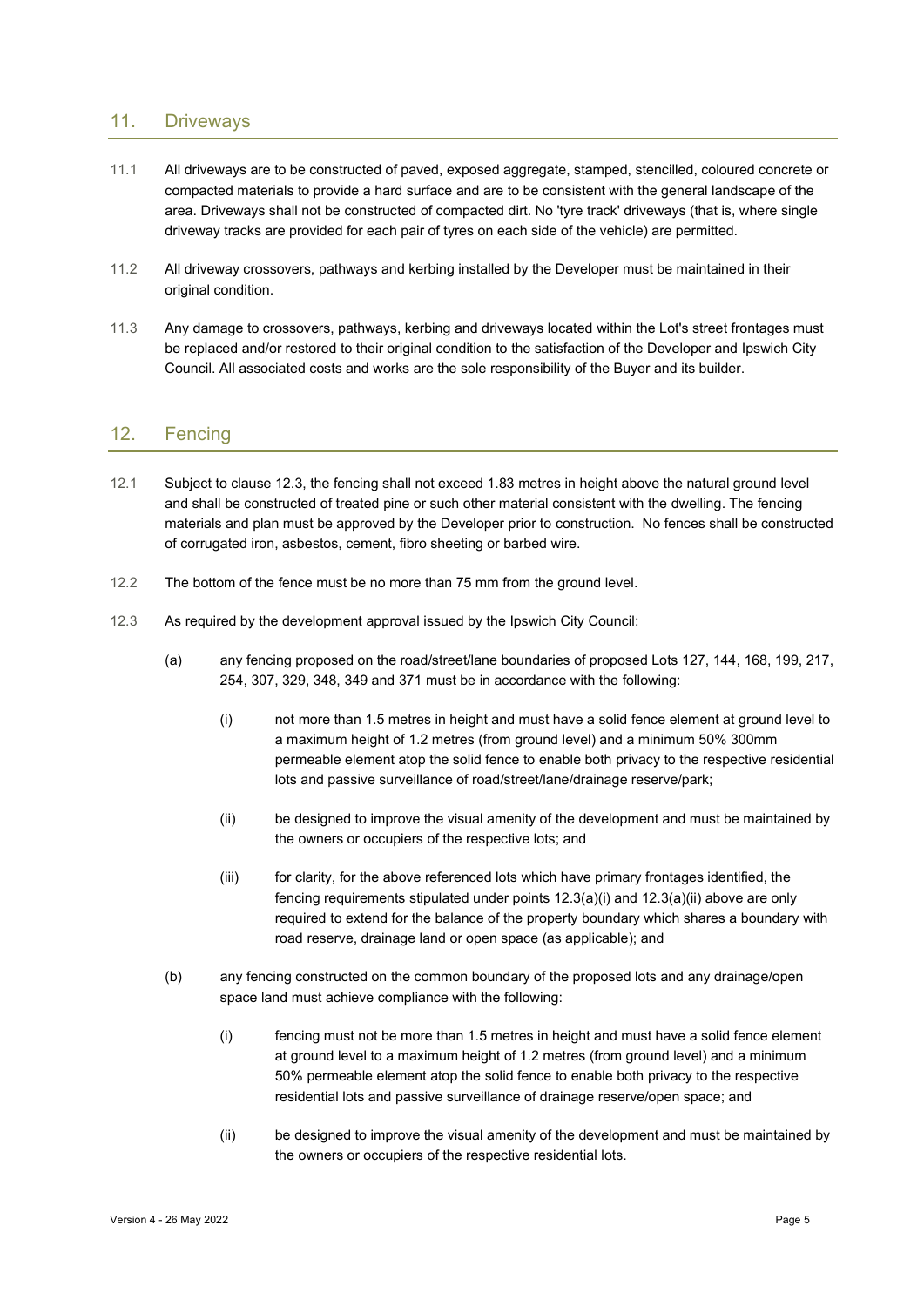12.4 The Buyer shall in no circumstances seek any contribution from the Developer and waives all rights against the Developer under the Neighbourhood Disputes (Dividing Fences and Trees) Act 2011 (Qld) as amended. The Buyer acknowledges that this clause is an agreement made between adjoining owners about a dividing fence for the purposes of section 10 of that Act.

# 13. Planting

- 13.1 Monterea Ripley aims to create a green streetscape using a native theme throughout the Estate. Landscaping in areas that are visible from public areas must have the following:
	- (a) the front yard must display a minimum of 25 plants including a mix of small, medium and large plants and trees;
	- (b) the planting selection of trees, shrubs and ground cover must offer to soften the built form and provide variety and a range of scale;
	- (c) turf areas must be separate to garden and gravel areas by using a robust edge to contain the lawn area; and
	- (d) acceptable materials for garden edging include concrete, regular-shaped timber and galvanised steel. Plastic material is unacceptable.

#### 14. Letter boxes

Generally a rendered brick, stone-faced, stone or coloured non-reflective metal letter box is permitted. Letter boxes must be of a colour and material to compliment the dwelling and its surrounds. However, letter boxes of a unique design, specifically coordinated with the design of the dwelling will be considered. Letter boxes on poles will not be accepted. Numbering must be included on letter box.

# 15. Plan of Development

The Buyer must comply with the Plan of Development.

# 16. Natural Gas

The Developer supports and promotes the use of natural gas as the preferred energy source for cooking, heating and hot water. Where possible, the Buyer should attempt to incorporate the use of natural gas as an energy source in the construction of the dwelling noting that a natural gas connection will be available from the street.

# 17. Storage of vehicles on Lots

17.1 Any caravan, trailer, boat or recreational type vehicle must be accommodated within the Lot and stored away from view of the road frontage.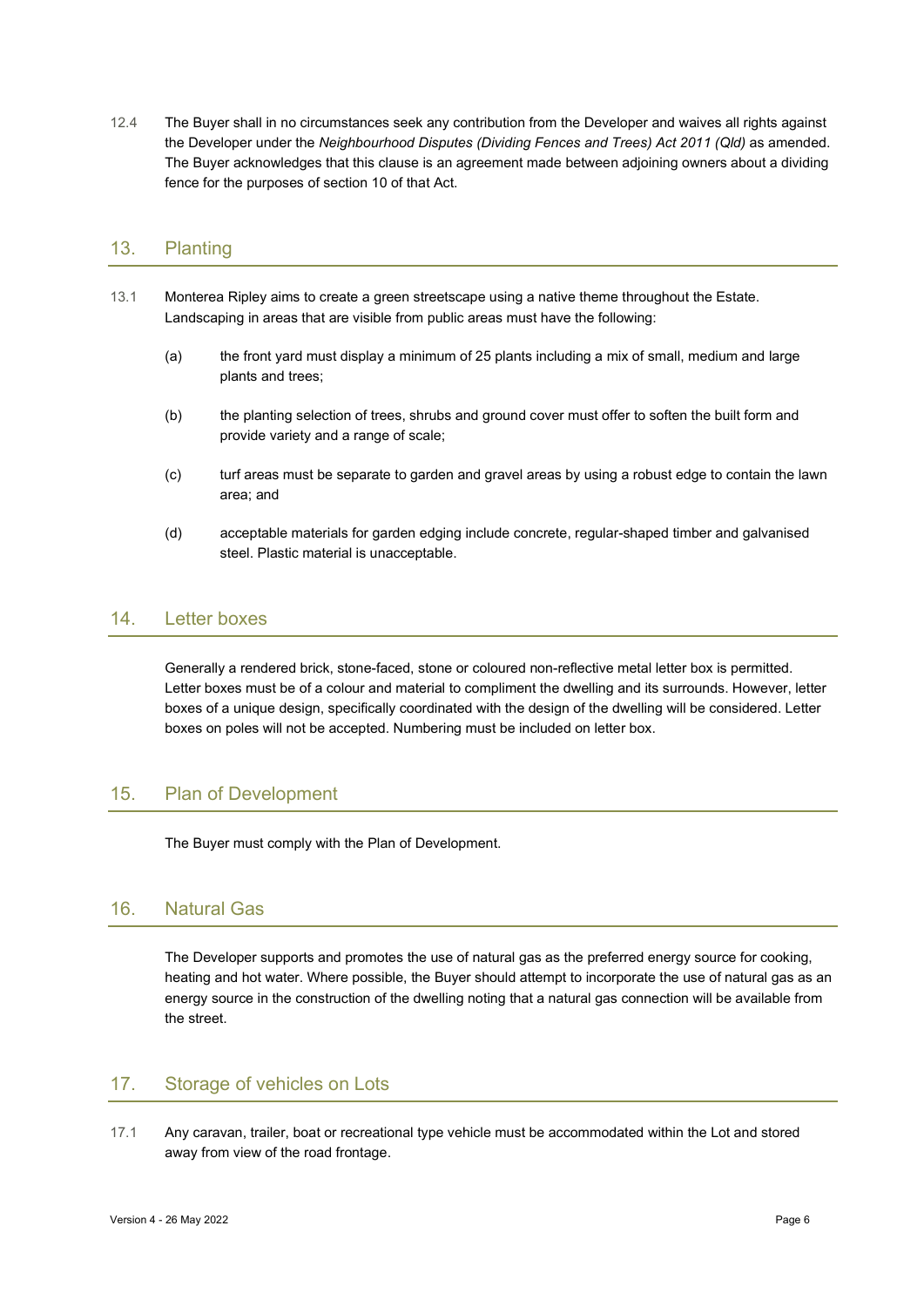# 18. Completion of dwelling

- 18.1 The Buyer must, unless otherwise agreed with the Developer, and subject to all of the applicable building legislation, commence construction of the dwelling within a period of one (1) year following completion of the purchase of the Lot and with completion of the dwelling to be effected within 12 months of commencement of construction.
- 18.2 The Buyer must not and must not allow any other person to reside in the dwelling house until it has been completed and fit for occupation and a certificate of occupancy has been issued by the Ipswich City Council.

# 19. Obligations during construction

- 19.1 During construction, the Buyer and the Buyer's builder must not permit any building materials, scrap metal, excavation or building rubble to accumulate on the Lot or to encroach on any adjacent footpath or Lot. The Buyer shall ensure that the builder has another receptacle to contain all such rubbish and materials.
- 19.2 The Buyer must ensure that the builder must not damage any trees, footpath, cross overs, turf, or dislodge any survey pegs during the construction works and must rectify any damage so caused.
- 19.3 The Buyer must ensure that the builder receives a copy of these covenants prior to the construction of the dwelling or any associated works on the Lot.

#### 20. Signs and hoardings

No advertisement, sign or hoarding shall be erected on any part of the Lot without the prior written consent of the Developer. The Buyer authorises the Developer and it's agents to enter the Lot and remove any signs or hoardings that are erected without its consent.

# 21. No storage on Lots

The Buyer must not use the Lot as a storage compound.

#### 22. Pets

- 22.1 The Buyer will be permitted to keep pets on the Lot provided the keeping of such birds and animals comply with all legislation, including local government laws.
- 22.2 The Buyer shall not be permitted to keep, graze or farm livestock on the Lot.

## 23. Retaining Walls

23.1 The Buyer agrees that it must not change or alter any retaining walls that have been installed by or on behalf of the Developer unless a relevantly qualified professional determines that they have come to the end of their useful life and need replacement.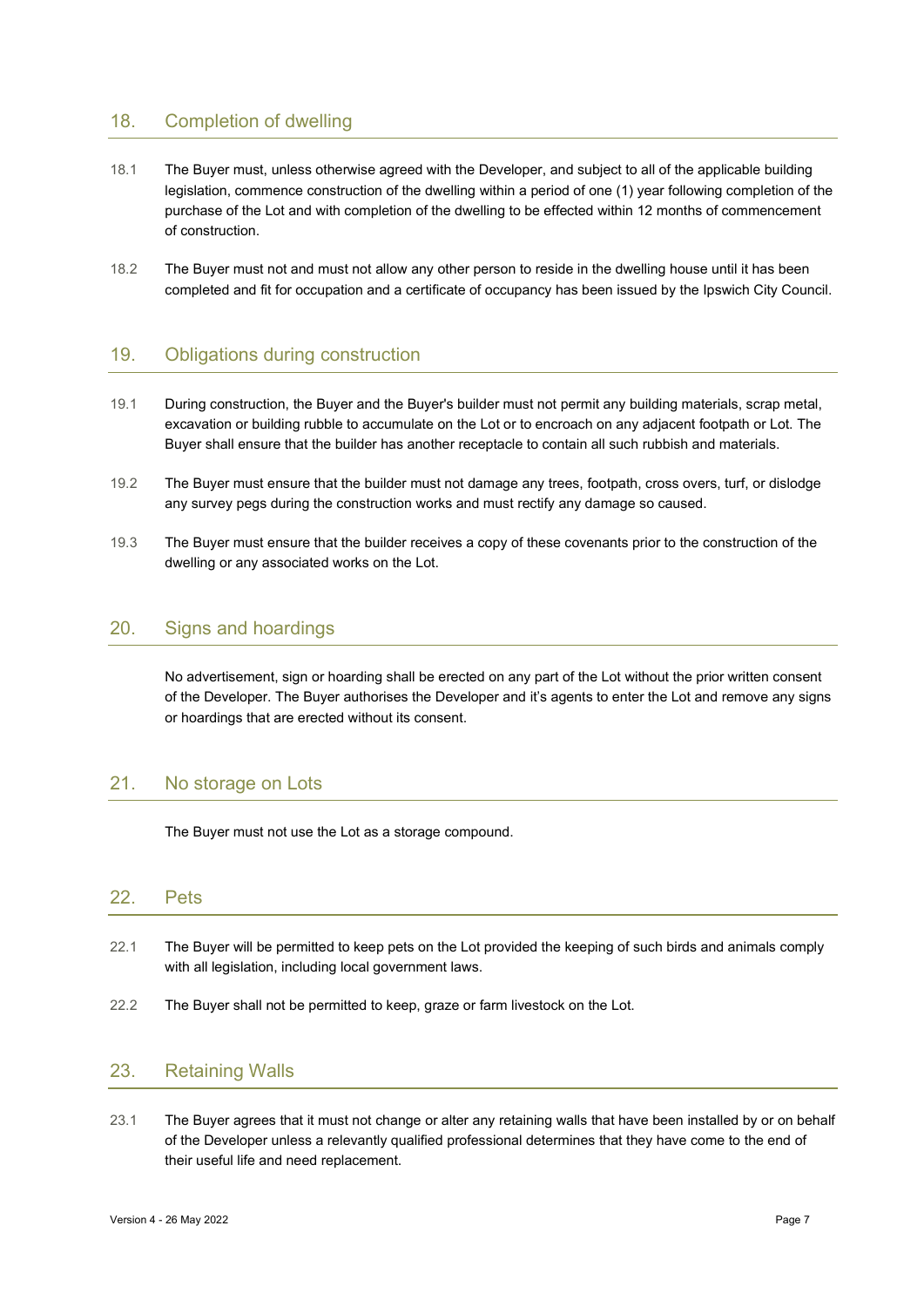- 23.2 If the Lot contains a retaining wall, the Buyer agrees that it is the Buyer's responsibility to (and the Buyer agrees that it will) have a relevantly qualified professional inspect and maintain all retaining walls affecting the Lot at regular intervals.
- 23.3 The Buyer acknowledges that structural advice regarding the retaining walls should be obtained by the Buyer from a relevantly qualified professional in the event that any dwellings or other structures are proposed to be constructed on the Lot in a location adjacent to or near retaining walls installed by or on behalf of the Developer.
- 23.4 Any retaining wall constructed to the primary frontage of the Lot or that is visible from the street must:
	- (a) constructed of a masonry type material only;
	- (b) not be constructed from timber material; and
	- (c) be a maximum height of 1200mm.

#### 24. The Developer's right to vary or exclude any covenant

- 24.1 The Developer hereby reserves the right at the request of the Buyer or at its own instigation to vary or exclude any of these covenants provided that it shall only do so after taking into account its aims to establish a modern and well designed residential estate. The Buyer hereby absolves the Developer from any liability whatsoever for any action so taken in varying or excluding any of these covenants.
- 24.2 The Buyer acknowledges that, in its absolute discretion, the Developer:
	- (a) may vary the Building Covenants from time to time;
	- (b) may exclude or elect not to enforce all or any part of the Building Covenants; and
	- (c) Interpret and apply the Building Covenants and the intent of the Building Covenants as it considers appropriate, having regard the objectives of them,

in respect of any land within the Estate and against other owners in the Estate in any way it determines and the Buyer acknowledges and agrees that:

- (d) there is no implied term in this Building Covenant that the Developer will enforce the Building Covenants against any particular owner in any particular circumstances;
- (e) the enforcement of the Building Covenants is not a benefit intended for the Buyer and the Buyer will not be entitled to bring any claim against the Developer under section 55 of the Property Law Act 1974 (Qld) or similar legislation or otherwise in respect of the Developer's failure to enforce the Building Covenants in any particular case;
- (f) it will not sue the Developer or otherwise object in respect of the Developer's agreement in any particular case to relax or change the Building Covenants or the Developer's failure or partial failure to enforce the Building Covenants; and
- (g) the Building Covenants referred to in this clause may or may not be the same as the Building Covenants and all references to Building Covenants in this clause are the Building Covenants required by the Developer from time to time for any part of the Estate and as may be varied by the Developer from time to time.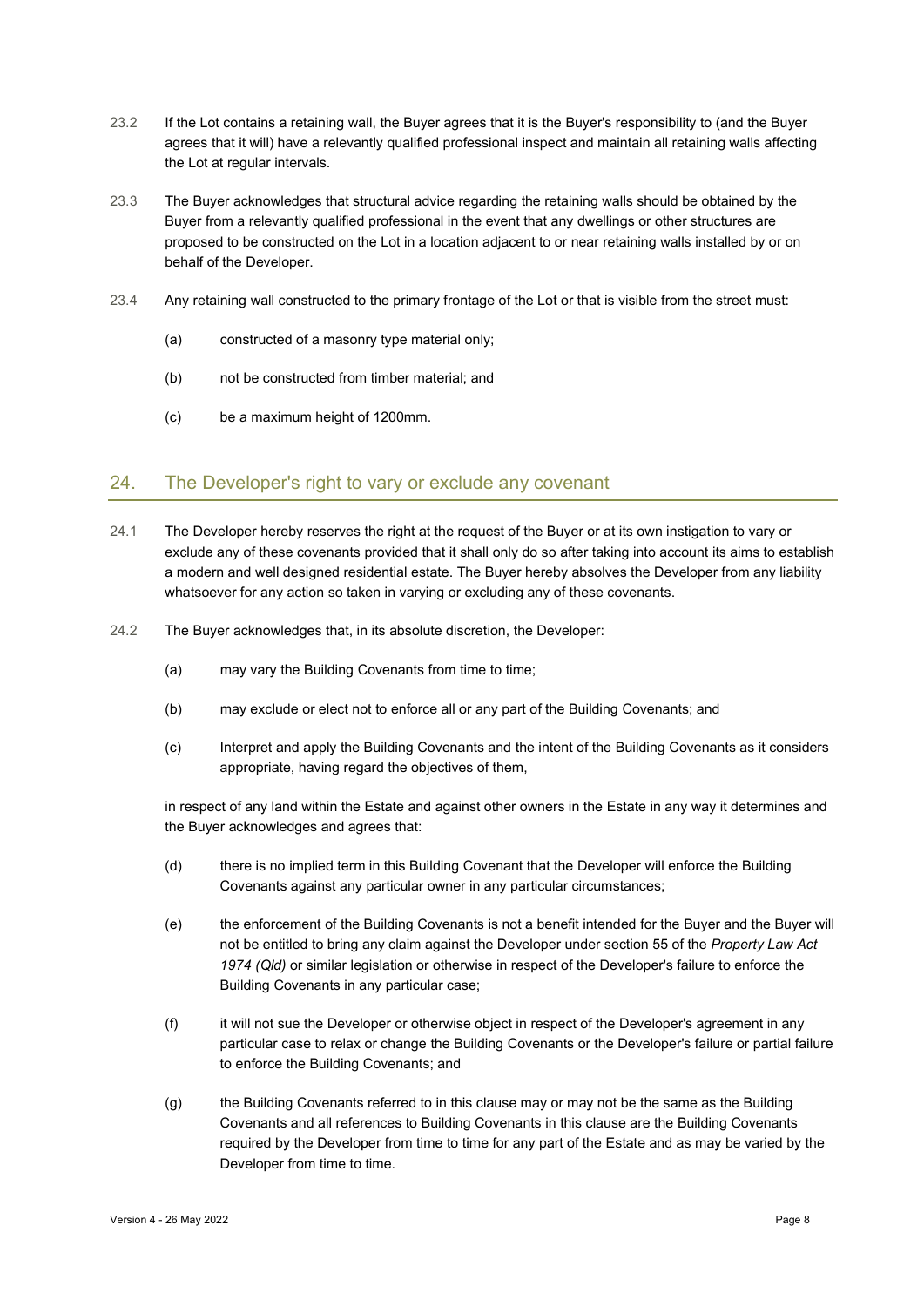- 24.3 The Buyer specifically absolves the Developer from any liability of any nature for any action taken in varying, electing not to enforce, excluding or interpreting or applying any Building Covenants.
- 24.4 The Buyer acknowledges that they will have no legal recourse against the Developer in respect of any alleged breach of these covenants by any other owner and that their only legal recourse shall be against the person who has allegedly committed a breach of such covenant.

# 25. No merger

The parties agree that the provisions of this covenant will not merge upon the completion of the Contract.

## 26. Sale of Lot

- 26.1 The Buyer must not sell, transfer, assign or otherwise dispose of the Lot without first obtaining from such person or entity a deed poll in favour of the Developer whereby such person or entity agrees to be bound by these covenants in the same terms and to the same extent as if such person or entity was the original Buyer of the Lot, and which must include an obligation for each further buyer, transferee, assignee or disponee to obtain a further such deed poll from any subsequent buyer, transferee assignee or disponee.
- 26.2 The Buyer indemnifies the Developer for any costs or damages the Developer may or does suffer as a result of future buyers, transferees, assignees or disponees not being bound to these Building Covenants due to a breach of the Buyer of clause 26.1.

#### 27. Indemnity by Buyer

The Buyer indemnifies the Developer against all loss and damage incurred by the Developer as a result of the Buyer's failure to comply with their obligations contained in these covenants.

# 28. Reservations of the Developer

The Developer at its discretion has the authority to approve on its merits any innovative or diverse designs that do not meet the requirements of these Building Covenants. All calculations and measurements in these Building Covenants will be determined by the Developer in its sole discretion and will be the correct calculations or measurements in the absence of manifest error.

#### 29. Compliance with these Covenants

- 29.1 Compliance with the Building Covenants Generally
	- (a) The Buyer:
		- (i) acknowledges that the Developer has a significant investment in the Estate, and has an interest in maintaining the value and desirability of allotments within the Estate;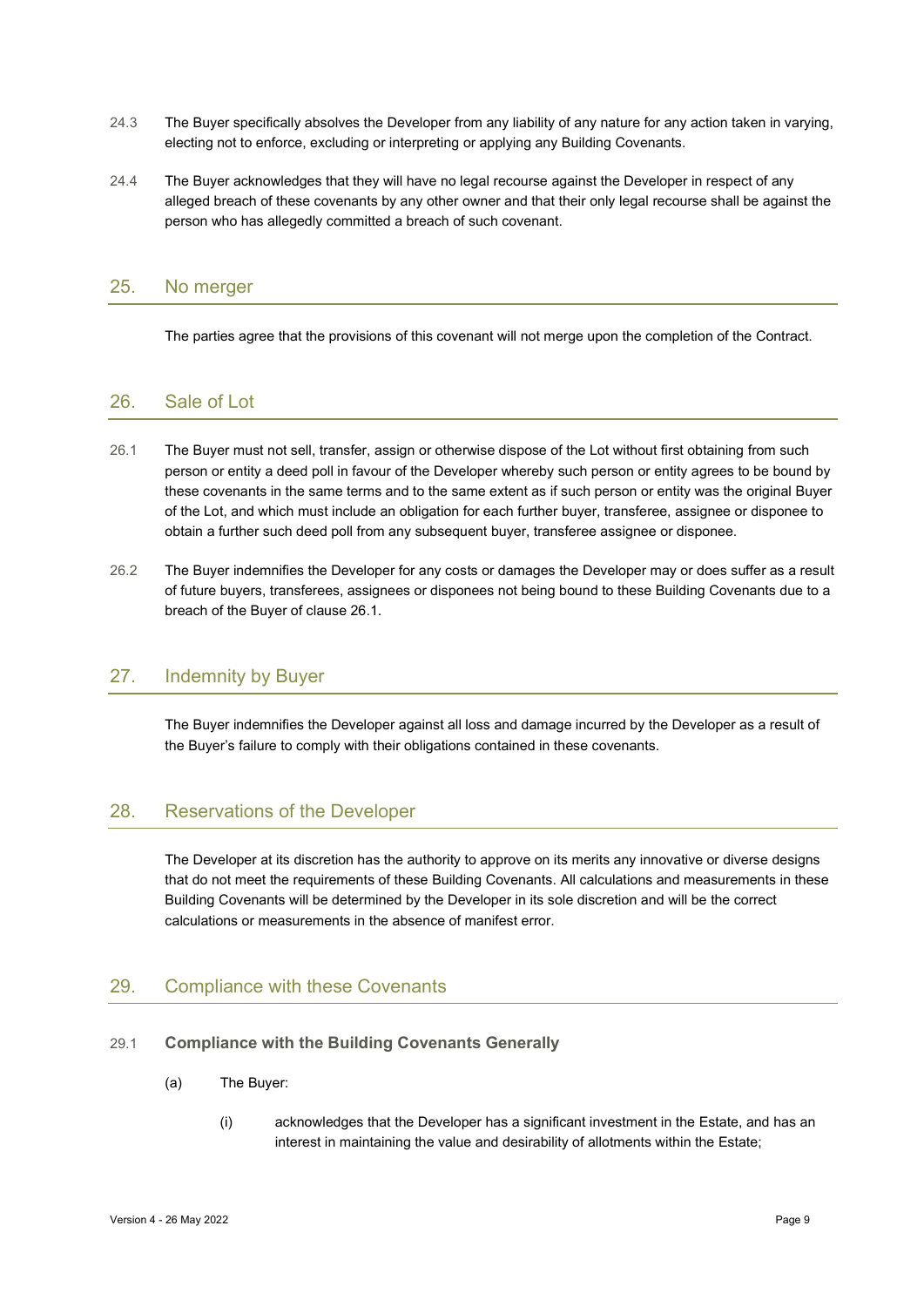- (ii) acknowledges that a failure by the Buyer to strictly comply with the Building Covenants will diminish the value of the Developer's significant investment in the Estate;
- (iii) unsold lots in the Estate are a valuable asset in the hands of the Developer the value of which depends in part on the Estate continuing to be and being seen to be a high quality residential community;
- (iv) the Developer has a legitimate business interest in ensuring that the Estate remains a high quality residential community;
- (v) the value of other lots in the Estate already sold to other owners depends in part on the Estate continuing to be and being seen to be a high quality residential community;
- (vi) it is necessary and desirable to maintain the value and amenity of unsold lots in the Estate for the benefit of the Developer and to maintain the value and amenity of lots in the Estate already sold to other owners for the benefit of those other owners, for the Developer to exercise supervision and reasonable control to ensure a high standard of quality and appearance in respect of the design and construction standard of dwellings, other improvements and landscaping within the Estate and other matters generally.
- (vii) acknowledges that a failure by the Buyer to strictly comply with the Building Covenants will diminish the value and desirability of:
	- (A) unsold lots in the Estate in the hands of the Developer; and
	- (B) lots sold by the Developer to other owners within the Estate;
- (viii) agrees that in the event that the Buyer does not strictly comply with the Building Covenants, the Developer will have legally enforceable rights against the Buyer, including the right to seek orders from the Courts compelling compliance by the Buyer or to cease an action being taken by the Buyer, the right to enter onto any Lot to undertake works to remedy a non-compliance and/or the right to seek damages against the Buyer; and
- (ix) hereby irrevocably grants to the Developer or the Developer's agent, a licence to enter onto the Lot to undertake work reasonably necessary to rectify any non compliance with the Building Covenants, such right not to be exercised until after notice has been given by the Developer to the Buyer to rectify the breach and that breach has not been rectified within 14 days after receiving notice from the Developer of the breach (or such longer time stated in the notice given by the Developer to the Buyer).
- (b) The Buyer warrants and represents to the Developer that the Buyer will comply strictly with the terms of the Building Covenants and that it has the capacity to do so and the Buyer acknowledges that the Developer has relied on and been induced by those warranties and representations, to enter into the Contract with the Buyer to sell the Lot.

#### 29.2 Enforcement

In the event that the Buyer fails to comply strictly with any Covenant and fails to rectify the breach on or before 14 days after receiving notice from the Developer of the breach (or such longer time stated in the notice given by the Developer to the Buyer), the Developer may, at its option:

(a) seek specific performance of the Buyer's obligations under the Building Covenants and/or for general damages in addition to or in lieu thereof;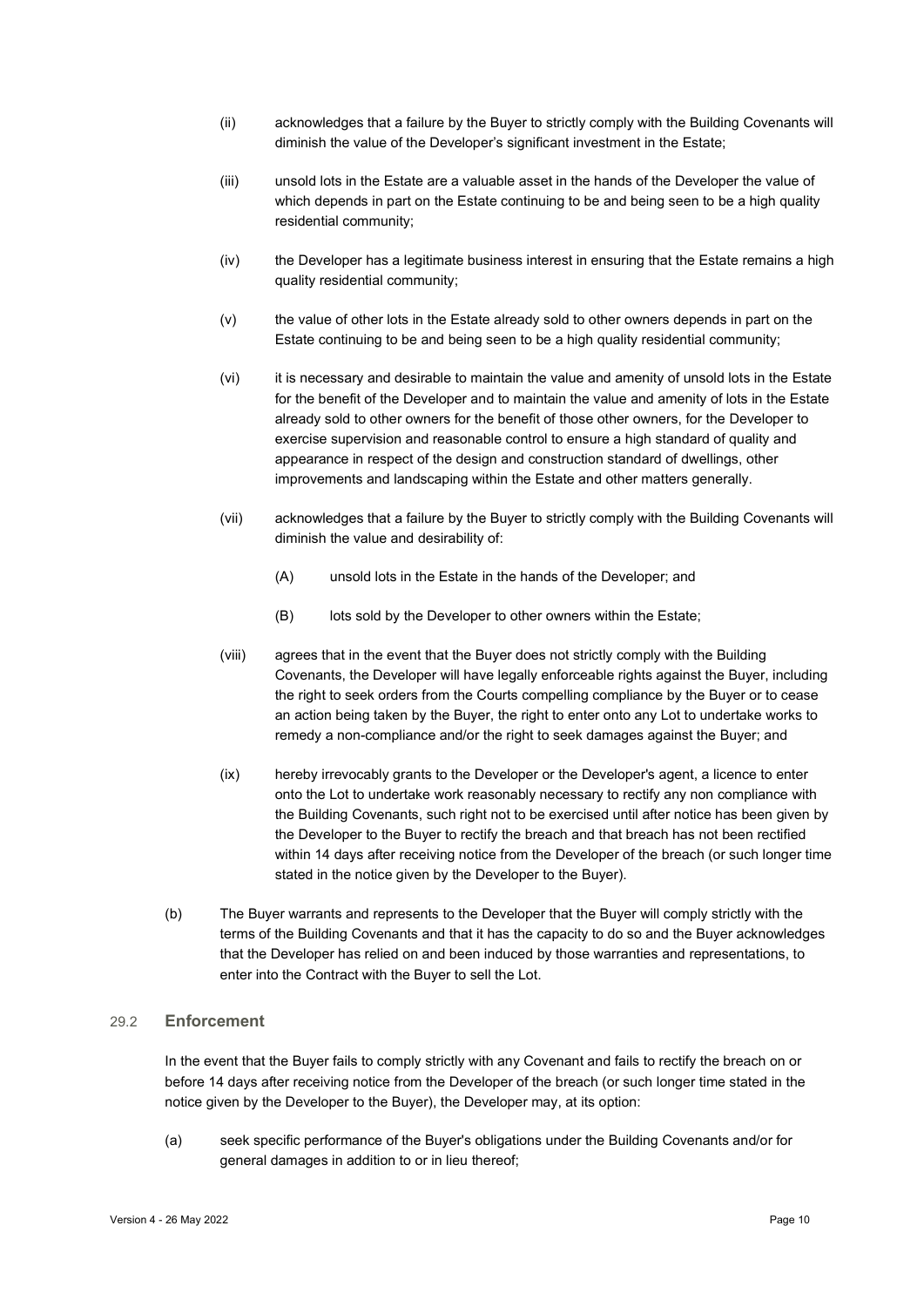- (b) seek an injunction to compel the Buyer to undertake any work which is necessary in order to comply with the Building Covenants or to cease any action; and/or
- (c) claim damages from the Buyer to recover its costs, expenses and outlays on a full indemnity basis in relation to exercising its rights under these Building Covenants including but not limited to costs of remedying the Buyer's default,

and in any such case, the Buyer agrees that it will not contest or defend any such proceedings where to do so would enable it to avoid strict compliance with the Building Covenants.

#### 29.3 Indemnities

In further consideration of the Developer entering into the Contract with the Buyer to sell the Lot, the Buyer hereby:

- (a) indemnifies the Developer in relation to all claims and liabilities whatsoever, which are made or may be made by any other person against the Developer, its agents, employees, directors or contractors, arising directly or indirectly out of or in connection with any failure by the Buyer to strictly comply with the terms of the Building Covenants, including all claims for damages and costs (on a full indemnity basis); and
- (b) indemnifies the Developer in connection with all legal costs and outlays incurred by the Developer in enforcing or attempting to enforce the Building Covenants, on a full indemnity basis.

#### 29.4 Restrictions and Building Covenants to Cease

- (a) The Building Covenants (including all restrictions) shall cease to burden the allotment with effect from 31 December 2027 or earlier by notice given by the Developer to the Buyer.
- (b) The Buyer acknowledges and agrees that the Building Covenants (as amended) (including all restrictions) may cease to burden any other Lot in the Estate before or after the date specified in clause 29.4(a).

# 30. General

- 30.1 The Buyer (if more than one person) agrees that they are jointly and severally liable in relation to the obligations pursuant to these Building Covenants.
- 30.2 Any void, voidable or illegal term of these Building Covenants may be severed unless to do so will result in a change to the basic nature of these Building Covenants.

# 31. Definitions

In these Building Covenants:

- (a) "Contract" means the contract for the purchase of the Lot from the Developer which contained these Building Covenants whether or not the Buyer was a party to that contract.
- (b) "Building Covenants" means these Building Covenants including all Schedules and Appendices as may be amended by the Developer from time to time.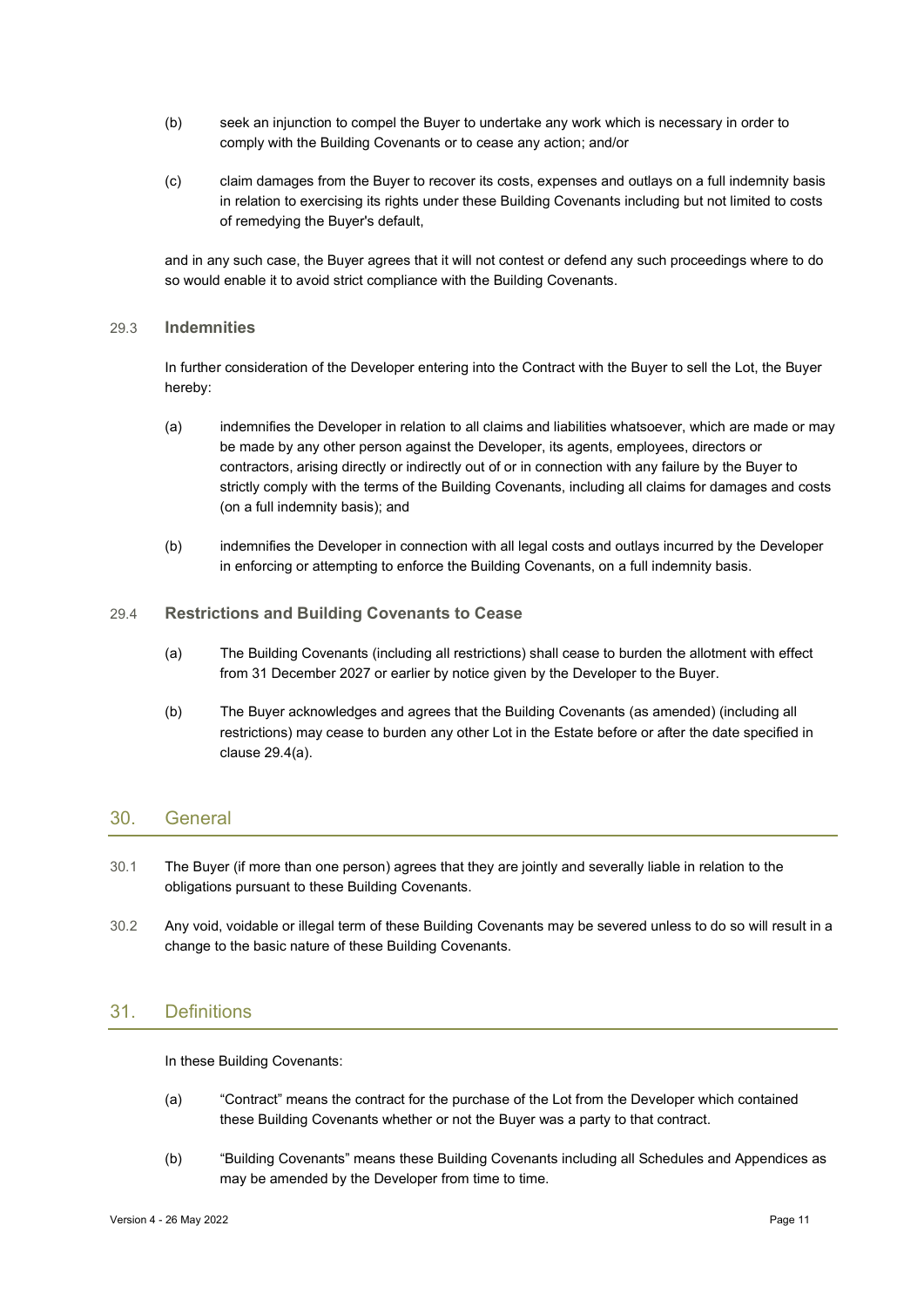- (c) "Buyer" means the registered owner of a Lot in the Estate from time to time including its successors and permitted assigns.
- (d) "Co-Living Dwelling" means a shared housing dwelling that is constructed with a blend of separate private and shared areas for the occupants (and including those which are not intended to be wholly used or is not wholly used by the same family group).
- (e) "Covenant" means a covenant in these Building Covenants.
- (f) "Developer" means Monterea Land Holdings Pty Ltd ACN 605 621 609 and its successors and assigns.
- (g) "Estate" means the estate known as "Monterea Ripley" at Ripley, Qld, 4306 or such other name determined by the Developer from time to time.
- (h) "Lot" means all lots owned by the Buyer or another owner from time to time in the Estate.
- (i) "Plan of Development" means the plan of development approved (or to be approved) by the Ipswich City Council from time to time which at the Contract Date is the version attached in Schedule 1 but which may be any later revision number or date approved by the Ipswich City Council from time to time.

# 32. Building Covenant Submission

The Buyer's Building Covenant submission application must be made to the Monterea Ripley Design Committee as follows:

By Email:

#### arcmonterea@bigpond.com

(Please note a maximum file limit of 5MB for email applications)

Submission Documents must include:

- Site Plan at 1:200 scale identifying all boundary setbacks, any site features, existing and final contours and north point;
- Floor Plans at 1:100 scale identifying dimensions of building and setbacks, plus an area schedule;
- Elevations at  $1:100$  scale identifying roof pitch;
- External colour schedule and material selections:
- Landscape Plan  $-$  at 1:200 scale outlining the following:
	- Location of services (rubbish bins, air conditioning units, clotheslines, water tanks)
	- All fencing styles and materials
	- All plant and tree selections
	- All driveway and entry paths